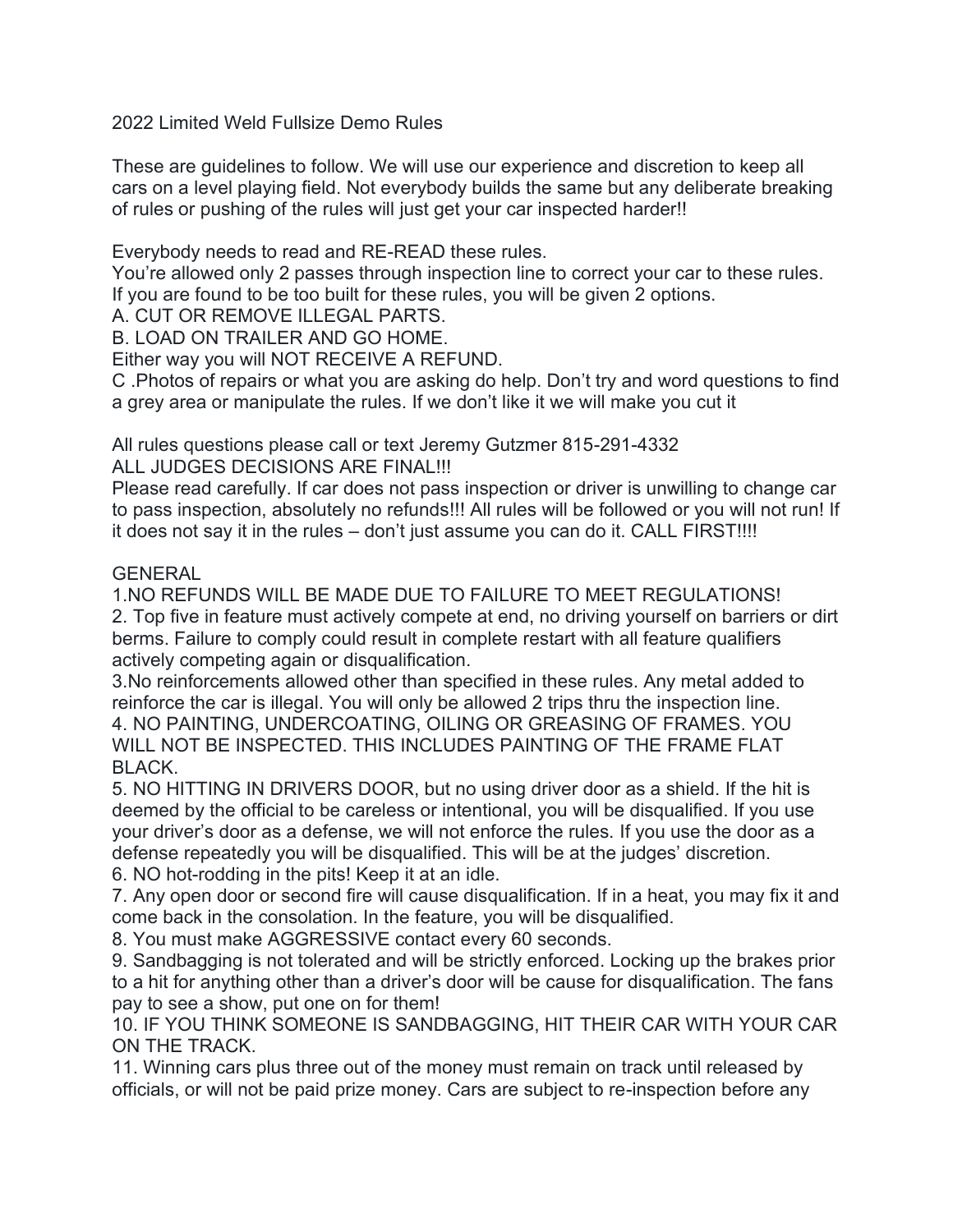prize money is handed out. Cars found illegal will be stripped of all prize money for that event.

12. Any questions or controversies will be discussed at the drivers meeting 13. YOU MUST HAVE AT LEAST A 12" X 12" ROOF SIGN WITH YOUR CAR NUMBER ON IT.

14. All drivers must pick up trophies and earnings at the completion of the event, or forfeit. They will not be available after that date.

15. All persons MUST sign entry form, insurance waiver, release form, pay entry fees, and purchase pit pass before entering pit area.

16. They will be serving alcoholic beverages on site so please no carry ins. Please support the fair by purchasing them there. With that being said please be responsible. Prefer drivers not to drink until after the event. Being disorderly and belligerent will not be tolerated and those parties who are we be asked to leave with no refund.

17. No harassing of the judges will be allowed at any time by drivers, passengers, crew members or spectators. Failure to abide by this rule, the driver will forfeit all money and all involved will be escorted from premises.

18. Registration forms will be filled out the day of the event. All drivers must be at least 16 years of age; drivers 16 and 17 must have a parent or legal guardian sign a minor release form

19. All drivers must wear approved helmets, eye protection either safety glasses or visor on helmet, long pants, and long sleeve shirt preferably . Also all drivers must wear working seat belts

20. - Drivers must remain in the vehicle with helmet, seatbelt and eye protection on until notified by an official that it is safe to exit the vehicle.

21. A driver that receives a black flag for an intentional door hit will be disqualified from all competition for that night. A driver that receives a black flag for sandbagging or 1 fire in the interior of the car will be disqualified. 2 fires on the exterior will be disqualified, if in heat you may go to consolation. This will be at the judges' discretion.

22. All drivers must attend drivers' meeting prior to derby

23.All cars must be removed from derby site by 12:00 noon the following day unless otherwise stated at drivers meeting. Failure to do this will result in cars being removed by and becoming property of Fair Board.

24.DO NOT READ ANYTHING INTO THESE RULES, JUST READ THE RULES!! If it doesn't say you can, YOU CAN'T

Build Rules

1. DO NOT READ ANYTHING INTO THESE RULES, JUST READ THE RULES!! If it doesn't say you can, YOU CAN'T! Or you will be loaded, your choice!

2.Dark cars must have contrasting letter/numbers. DO NOT paint anywhere on suspension or frame; we will not even inspect your car.

3. Any year car EXCEPT Full Frame Imperials, El camino, ambulances, Hearses or convertibles

4. Body components must be direct bolt up only. Must be factory hardware

- 5. Remove all glass mirrors and plastic. Remove all decking in wagons
- 6. Vehicles must be swept clean of all debris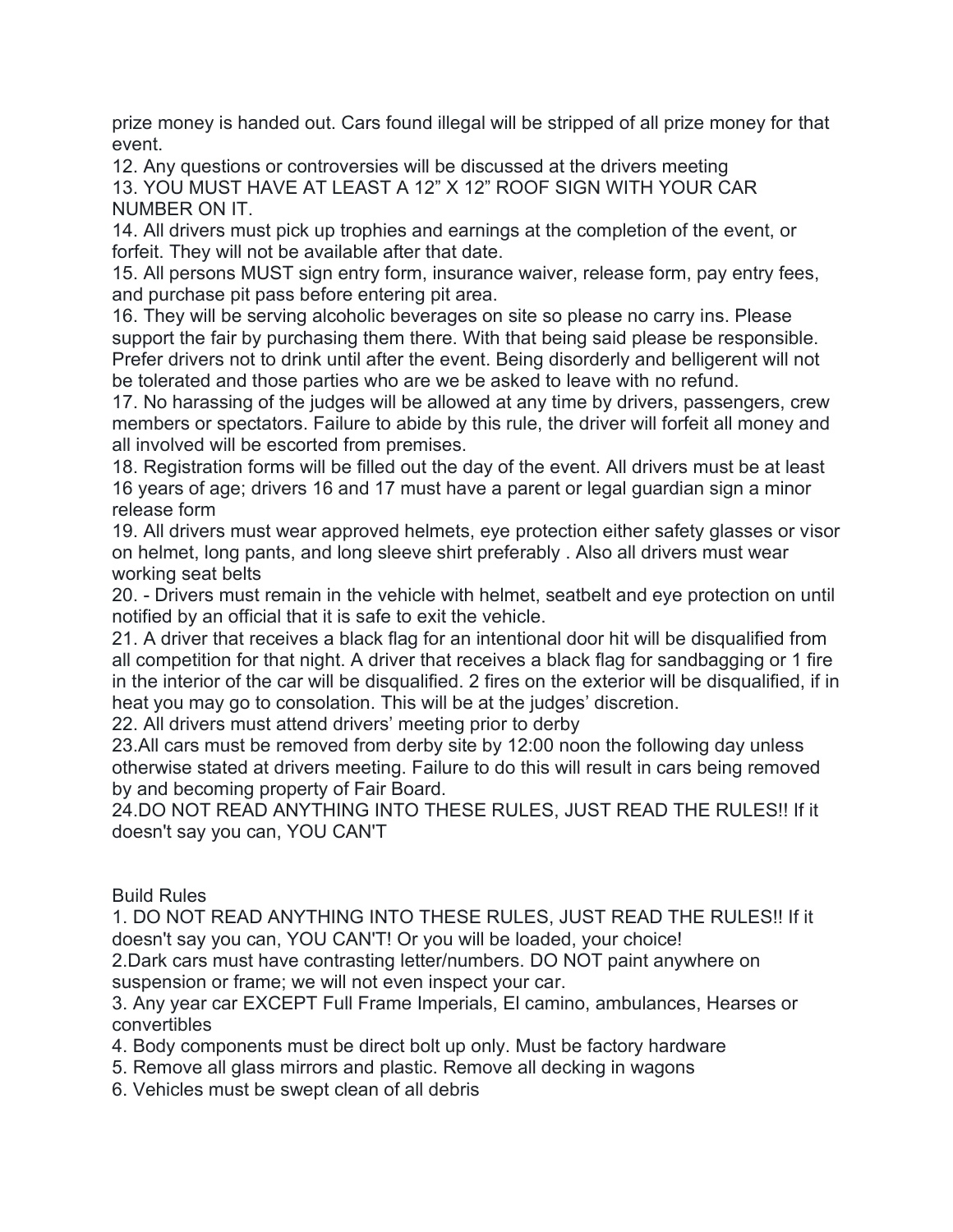7. No wedge trunks, protruding frame rails, no frame shaping, forming or folding. Only frame shaping allowed is above rear frame arches

8. - Front Windshield Bar is MANDATORY and is limited to two 2" wide x 1/4" thick straps or two 3/8" chains or two strands of 9 wire. May be welded or bolted or both. 6 inches on roof and 6 inches on firewall for attachment.

9.- Can hardline or beat exterior body panels.

10. Unlimited 9 wire

### HOOD

MUST BE OPEN AT INSPECTION! So don't come to inspection line with hood bolted down…. Allowed 6 places to hold down hood

1. Can replace front 2 body mounts with 2-1" all thread through the hood, with 4" washers. No sleeving threaded rod. Threaded Rod must go through factory hole. Nut and plate can be on bottom of this mount.

A. Can have up to a 6" or less spacer between core support and frame. Can be welded to frame or sheet metal not both. Spacer must stop at the bottom side of core support 6" max means no larger than a 6" space between the support and frame. So don't come through with a 6" spacer and a threaded rod cranked up to create a larger space.

2. Other 4 spots being  $2"x2"$  angel iron 4" long  $\frac{1}{4}$ " thick back to back 2 on each side of hood, with two ½" bolts in each or not both or up to 3/4 threaded rods attached to sheet metal only or unlimited 9 wire

3. Hood must be 100% in stock location and open for inspection.

4. Anything can be removed or cut away but NOTHING can be added

5. Hood must have two (2) holes, at least SIX (6) inches in diameter on each side of carburetor – Not directly on top of carburetor. 6 -3/8 bolts max can used to bolt each cut out.

6. IF HOOD IS REMOVED, EITHER FAN BLADE MUST BE REMOVED OR FAN BELT MUST BE CUT.

## TRUNK—

1. Can replace any 2 of the 4 rear body mounts with up to 1" all thread through the trunk lid with 4" washers. Bottom nut and washer must be inside of the frame, or welded to side of frame only 4" weld total. If you weld to frame you can only change body bolts to stock size

2. Plus ( 4) 2"x2" angel iron 4" long ¼" thick back to back, with two 1/2" bolts in each or unlimited 9 wire or 5" on 5" off plates on seams.

3.Can beat trunk lid and rear quarters but quarter panels must remain vertical. You can cut quarter panels and fold them but still must be atleast 50% vertical can remove speaker deck. Don't slide trunk lid forward in doing so!!

Do not make the trunk a wedge or ramp for other cars to drive on you may tuck or sedagon wagon roofs down but must be able to visibly see there's no added plate or hidden reinforcement. No threaded rod through wagon roof 9 wire only

4. Anything can be removed or cut away but NOTHING can be added WAGON TAILGATE: 9 wire only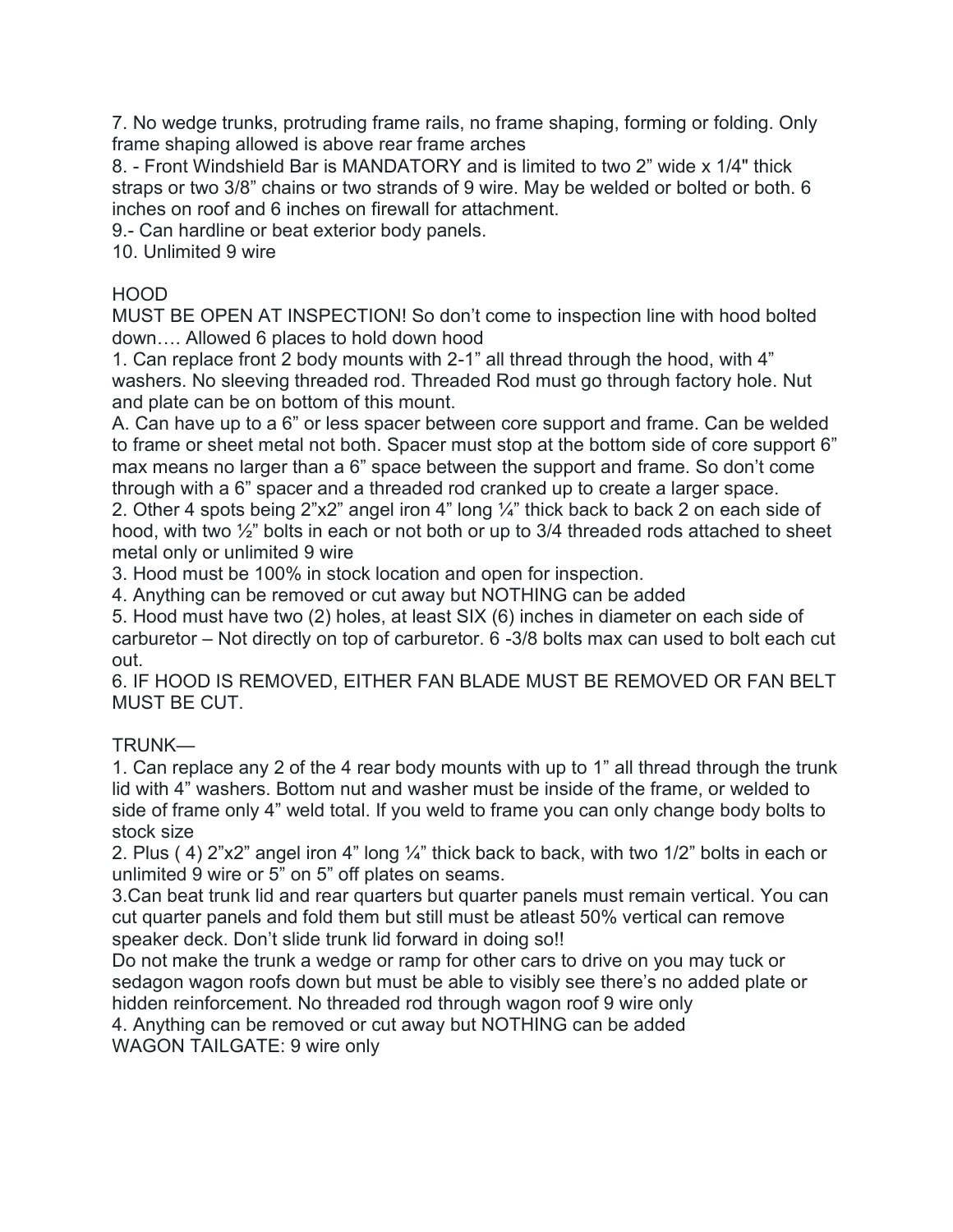### DOORS

1. Drivers door may be welded solid. You may weld outside only. You may use 3 x 1/8" straps. All other doors 5 on and 5 off

You may also plate outside of drivers door with up to a 1/4 plate for drivers protection Passenger door car have 1/4 plate also for protection but must be welded 5" on 5" off

#### FRAMES

1. NO welding on frames allowed except….

2. All cars allowed 4 patch plates max. Size 6"x4"x1/4". Must be painted a bright color. So it is easily noticed for the inspectors. No cutting plates down to gain extra area to plate. Either way you get 4 fix it plates unless prior approval from me on fixing bent frames. These will be strictly enforced!! AFTER INSPECTION OR HEATS NO WELDING THESE PLATES ON. IF ADDITIONAL PLATES ARE FOUND AFTER INSPECTION – NO MONEY WILL PAID OUT.

3.If changing front stub, cut 3 inches behind second cross member bolt hole. When replacing, can overlap 2 ½", able to weld both sides, but no adding extra metal. Must be of the same make and model.

If restubbing one side of the frame, you are allowed to cut and fit the new frame flush and weld one pass all the way around (butt  $-$  fit  $-$  weld). Must be of the same make and model. Meaning no hybrid frames... Example old iron caddy stub on wagon, caddy stub on Chevy impala if you're not sure if you can chances are you can't or ask before you do it!!

4.Can beat rear frame arches however far in you want 12" either way from middle of arch. If you rip or tear frame you cannot fix it by welding it.

5.Metric style gms are allowed a 12" rear hump plate. Must be centered in the hump either straight piece or contoured

6. Top seam A arms forward can be welded 1/2" wide bead max

7. Can pitch frame at crossmember only by cutting frame and rewelding, or by pressure only.

8. Frame must have 1" in front of body mount at core support. Don't cut or relocate this mount. That's a automatic load!!

9.You get 12" of weld to reweld seams behind the a arms each side. This is to help fix welds missed by the factory or help on pre rans. Yes you can use the 12" behind a arms to pitch front of your car. We will be strict on the 12" rule and if we feel this rule is being taken advantage of we will remove it for next year.

## BODYMOUNTS

1. Body mounts and spacers to remain in place. You may replace stock bolts with 1/2 size bolt. Chrysler may use stock size equivalent. Must be a 3/4" space between body and frame. Can be a metal or rubber spacer. Do not weld spacers to body or frame. If changed/replaced you must cut away the factory sheet metal for inspection and use a 3"x3"1/4" washer top and bottom.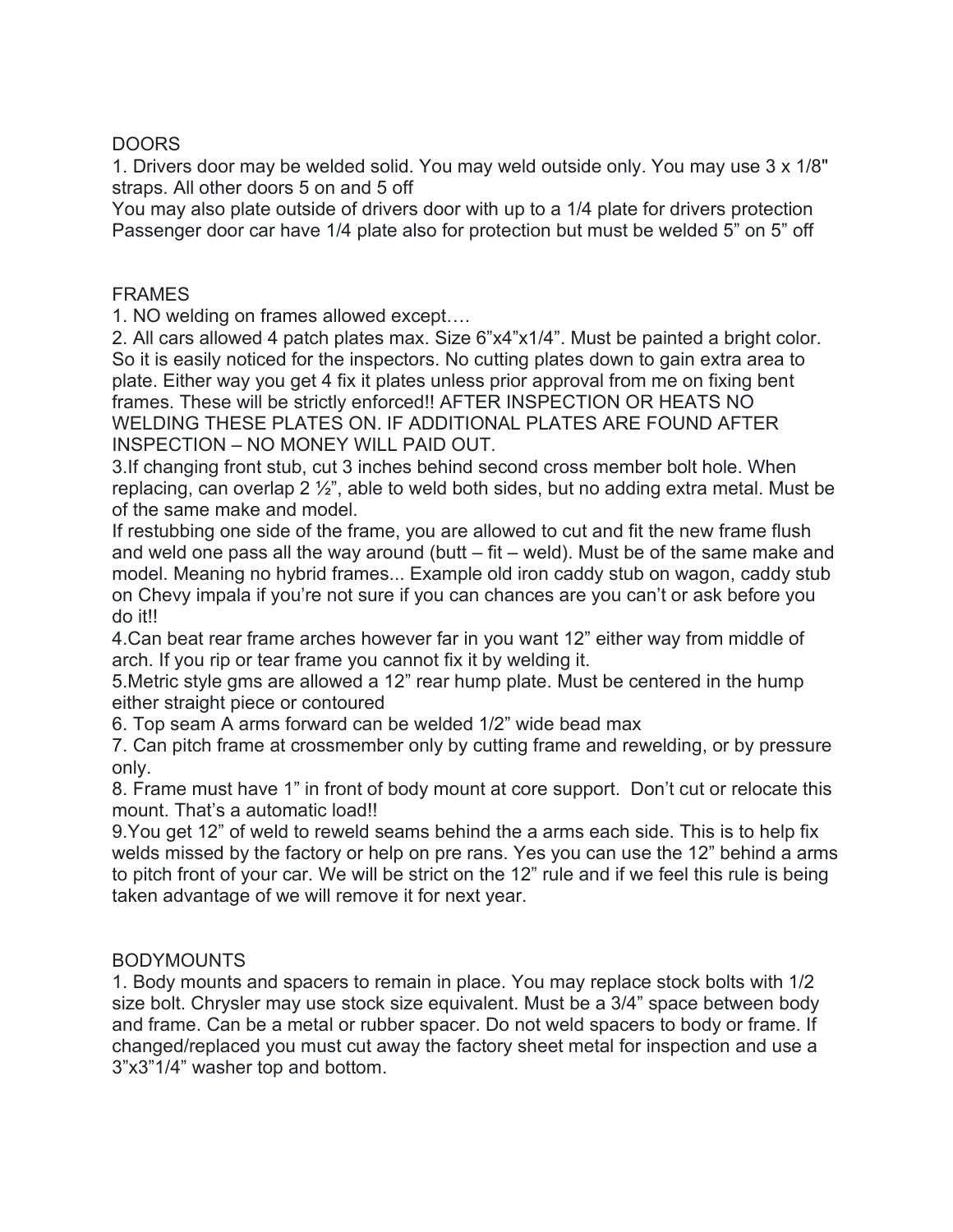#### - SUSPENSION

1. All front suspension must remain stock car type product. ZERO aftermarket parts no Chevy truck lift spindles. What you can do is mentioned below!!

2. Rear control arms may be changed Arms may be reinforced or be homemade no larger than a 2x2 equivalent. If you are unsure about his ask before you do it!! Hate to load somebody because they assumed!!

3. You may use two 2" wide 1/4 thick straps to weld either upper or lower a arms to frame to gain height. Only 2" allowed to be welded to a arm and frame. Do not extend them out farther than the a arm zone. If we feel your trying to gain a advantage by welding them farther onto the frame you will cut them and use working suspension. You may also use upto 3/8 chain or 3/4 treaded rod to hold suspension. We feel it's overboard you will cut it

4. You may have a double strand #9 wire or 3/8" chain or smaller to hold rear end in place. Can use front coils springs in rear of coil cars. leaf sprung cars may use 4 leaf spring clamps 2" wide using up to 1/2 bolts. Two bolt per clamp

A. Leaf springs to have stock stager and thickness. 7 leafs max in stack. No converting coils to leafs and vice versa

5. You may run a 3/8 chain max behind the rear wheels from frame to frame. No extra mounting component can be used to mount this. Just wrap around frame and bolt or run bolt through inside of frame. Do not create a pin when doing this.

6. Factory or aftermarket steering column ok

7. If you're running a 03 or newer. You may make a steel cradle that uses existing bolt holes that sit on top of original aluminum cradle. Made with up to 1/4" material max. Or may take a older cradle out of pre 02 ford and make it so it bolts with factory bolts as well. You can make a upper and lower control arm mount to mount older style control arms. You may make a spring bucket to hold springs in place 1/4 material. nothing farther than 1" past the existing mounting holes. Don't plug weld the cradle or mounting pieces to frame or you will cut!! All piece must be separate and not welded to each other.If there's heat marks from being welded it's a instant load no fixing!!

B. Can install older style steering box and steering components. Must be bolted in a stock manner no welding them on. You may sleeve the bolts. Stock size bolts only!! Like everything else anything overboard will be cut or you won't run!! Can also have a hydro steer setup.

C. You may have a 3" wide 1/4 plate or 3x3 angle iron between front frame rail on 03s for lower radiator support. It can only be held on with 4 one inch welds total. Or you can install a older core support from a pre 03. Don't show up with a big piece of square tubing welded between rails. You will cut it!!

8. Aftermarket or homemade tie rods allowed. You are allowed any type oem ball joint. Example using older Chrysler screw in ball joint or aftermarket ball joint that bolts in factory way. Example joker type ball joints

9.You can have a aftermarket steering box or hydro steering setup. Don't mount these in anyway to reinforce the frame.

- DRIVETRAIN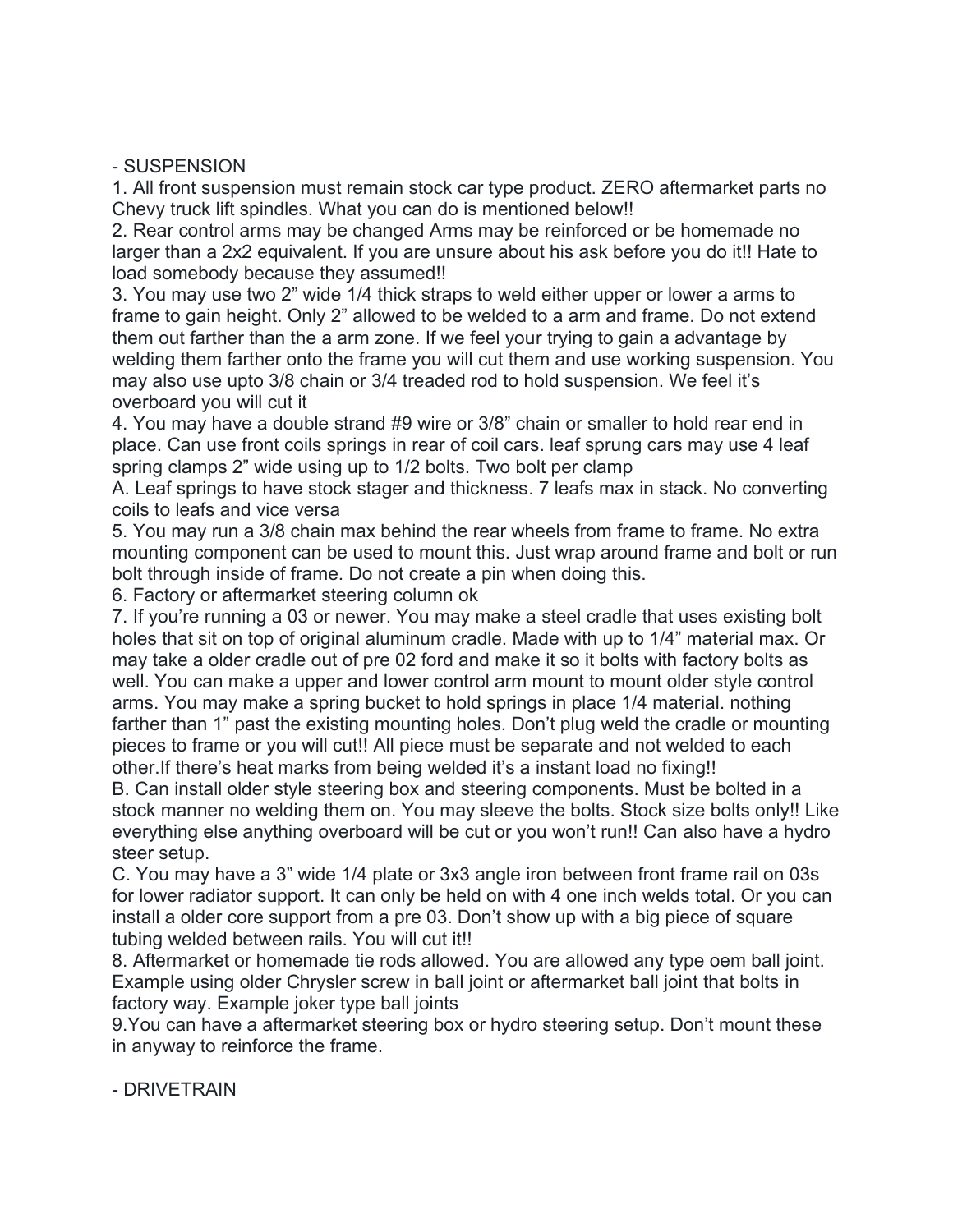1. ANY drivetrain allowed with the following criteria.

2. You may swap engines, i.e... Chevy in a Ford. Factory location only

A. ANY ENGINE OR TRANSMISSION MAY BE USED IN ANY CAR, BUT MUST BE MOUNTED IN A STOCK POSITION. ON A V-BLOCK MOTOR, FRONT SPARK PLUGS MUST BE EVEN OR IN FRONT OF UPPER BALL JOINT; ON IN-LINE MOTORS, NUMBER TWO (2) SPARK PLUG MUST BE EVEN OR IN FRONT OF UPPER BALL JOINT.

3. You may have a basic lower engine cradle with front plate to save on engine block abuse. You may use a aftermarket mount. If you have pulley protector must remove sway bar.

4. Only the engine mounts may be welded to cradle only. You may use two 1/2" thick 4x4 spacers to raise engine from steering components. Have up to a 3/8 chain to help hold engine in place with only one link welded or bolted to engine crossmember.

5. Transmissions may have a aftermarket bell housing, steel or aluminum, may have steel tailshafts but have to use rubber mount stock mounting only. Cannot bolt it directly to crossmember. stock cross members only or you may use a 2"x 2"x 1/4" with 3x3 angle iron 6" long welded only to inside frame rail to mount your stock cross member I.E. CHEVY DRIVE LINE IN A FORD. No other welding. Can use #9 wire or 3/8" chain or smaller to wrap around tailshaft and stock cross member

If you have a stock trans you can have a skeleton type brace to help from breaking bell housing

6.Any passenger type or 8 lug truck rearend is allowed. Bracing of rearend is ok but can not be used as reinforcement or kicker in rear frame area. Can use up to 1" threaded rod in spring cup or shock mount to help aid in ride height. But don't put a nut,plate or weld on rod to hold up frame. If downforce is applied it must be able to move.

A. Can use aftermarket kit to change a watts style to 4 link setup. Lower mount bracket can only be up to a 3"x4" square tube or less to mount. Or use a older style mount with minimal welding to mount. No overly large watts brackets allowed and do not touch frame humps with them. Can load trailing arms or have built set but nothing more than 2x2 tube and the arms must be workable. No welding them solid to frame or rearend!! Anything here we feel is to much will be cut!!

7. Aftermarket Floor shifters,headers,gas and brake pedals and transmission coolers allowed. No engine oil coolers

8.-No radiator protectors. Factory condensers only up front or you can have up to a 1/4 plate or mesh material bolted with 4 3/8 bolts or 4 1" welds. It can only be 1" bigger than stock area.

A. May have two up to 1/2 threaded rods behind radiator to help keep in place. 9.No radibarrels!!

# CAGE AND HALO BAR:

1. You must have a 4 point cage. Two cross bars, one in dash area, and one behind driver's seat that must be no more than 18" from back of driver seat. Two side bars cannot go past dash bar or more than 18" behind driver seat. Get your tape measure out. If your more than 18" you will have to cut.

A. May have 4 down drops to body or frame. Can't be any farther forward than the inside front door seam and no farther back than 10 inches behind door post. Top of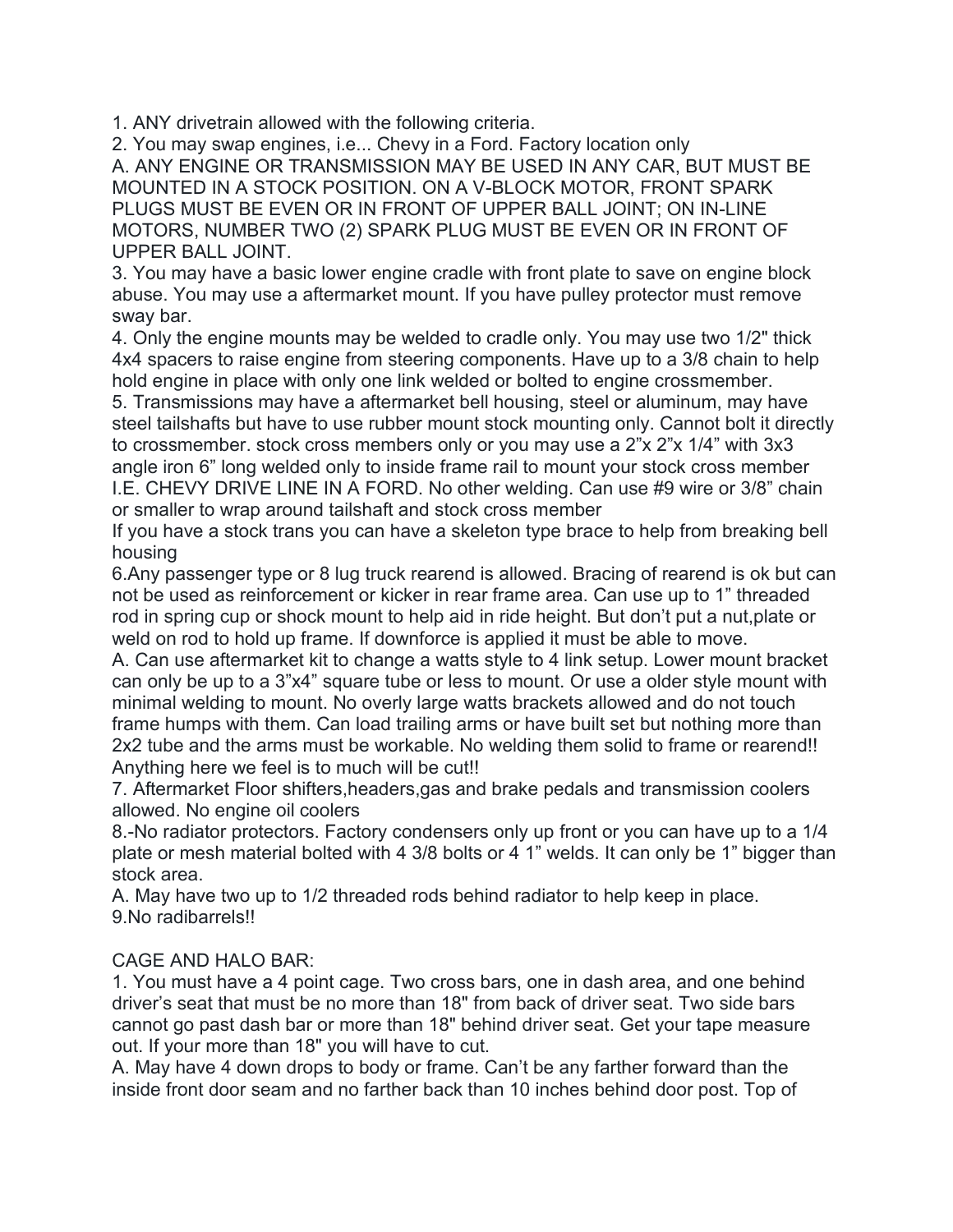frame only!! No wrapping frame with down drop. You break this rule they will be cut out no exceptions!!

2. Halo bar allowed must be straight up and down Attached to side or rear seat bar. Must be in the door area. Not through a extra rear window.

3. Gas tank protector may be welded to back bar. Only 24" and can be mounted tight to back seat area. This bar must be at 8"off the floor, measured from bottom rear seat area and must stay inside of interior of rear driver's compartment. Don't mount gas tank to floor and protector. It's one or the other.

4.. Nothing may be mounted in a way that strengthens the car. No jungle gym type cages. Gussets are ok just don't go overboard!! If you go overboard you will be cutting. Do not tie gas tank protector into rollover bar or roof!! You will cut it if you do!!

Gas Tanks and Batteries

1.Gas tank and batteries must be moved and secured. Tank behind the seat, Battery centered in the passenger front floor. 2 batteries max

2.NO PLASTIC TANKS, unless in a 1/4" metal box.mounted in center of the back side area.

A. Battery and gas tank must be tight when coming through inspection line or you won't be inspected.

## BUMPERS:

1. Any factory or homemade bumper allowed. No bumpers with a point more than a factory Chrysler v bumper. Any bumper with sharp points we feel is unsafe will be cut or you won't run no exceptions.

2. You may weld front and rear bumper strait to frame/hard nose no added metal. Must have 1" in front of body mount. This is the body mount that you run your all thread through. Do not cut down frame on 03 newer fords. This means the bumper must be welded to the front of frame 1" in front of the mount!! If bumper is mounted or cut behind the 1" mark it's a automatic load. No fixing or cutting.

3. You may weld stock bumper bracket (in factory location) to frame 4 inches from the back of bumper, , in addition you may put 4 one inch welds on back side of bumper bracket or to weld shock inside frame (example Crown Vics).

4. If your car did not come with a shock (example 71 Chevy) you may use a 74-76 CHEVY CANS welded to factory specs OR BOP bracket bolted/ mounted in stock location with stock bolts. Don't put long bumper brackets on crown Vic's or rear bumper brackets on front of cars. This rules is only for cars that didn't come factory with a shock to reinforce frame.

5. You may weld 2 4x4 plates per side to help hold bumpers on. We don't want them on the track.

6.-Bumper height 24" max from bottom of bumper and 14" minimum from bottom of bumper

TIRES: Brakes MUST work.

1. Any tires are allowed black and round. Must be a rubber make up not full steel up to 16"

2. All wheels can have multi centers installed. Beadlocks and rim guards allowed. Must be safe!! If we feel it's not you will remove them.